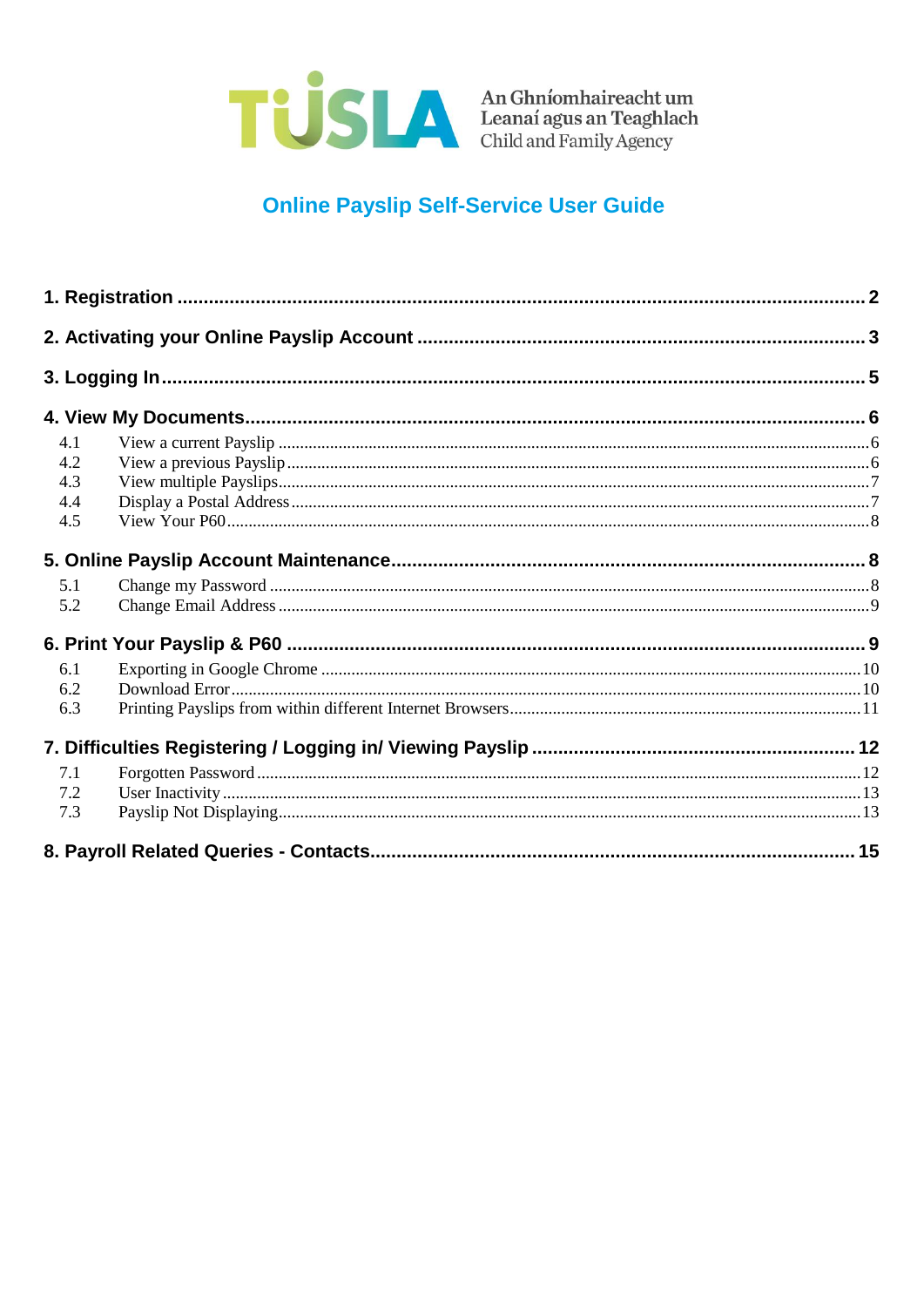### <span id="page-1-0"></span>**1. Registration**

#### **Existing Employee/Retiree**

If you are an existing employee or retiree, check your latest paper payslip. A PIN number to register for online payslips will be displayed at the bottom of your payslip. You should also take note of your Personnel number on your payslip.

Click on https://epayslips.hse.ie/Account/Login.aspx or follow the links on the Tusla Website – Staff (top right) - Online Payslips and click 'Register'.

*Note: There is an instructional video on the site which will take you step by step through the registration and login process*

#### **Step 1**

Enter your Personnel Number and PIN in the boxes provided. A PIN number to register for online payslips is displayed at the bottom of your payslip.

| Register for Online Payslips Service                                                                                                                     |
|----------------------------------------------------------------------------------------------------------------------------------------------------------|
| To access your online payslips, you must first<br>register and provide us with an email address. This<br>can be either a work or personal email address. |
| Enter your personnel number and PIN below.                                                                                                               |
| You will find your Personnel number and PIN on<br>your paper payslip.                                                                                    |
| Step 1<br>Personnel Number:                                                                                                                              |
| PIN:                                                                                                                                                     |
| Reaister                                                                                                                                                 |

#### **Step 2**

Click Register

You will be prompted to enter and confirm an email address. You can use either a work or personal email address. This email address will initially be used to send you an activation link to login to the online payslips application and for password resets thereafter.

| Register for Online Payslips Service                                                                  |
|-------------------------------------------------------------------------------------------------------|
| Set Email address                                                                                     |
| An email address is required to register for this<br>service. You can use a work or a personal email. |
| Step 2                                                                                                |
| E-mail:                                                                                               |
| Confirm E-mail:                                                                                       |
|                                                                                                       |
| <b>Set Email</b>                                                                                      |
|                                                                                                       |

Click Set Email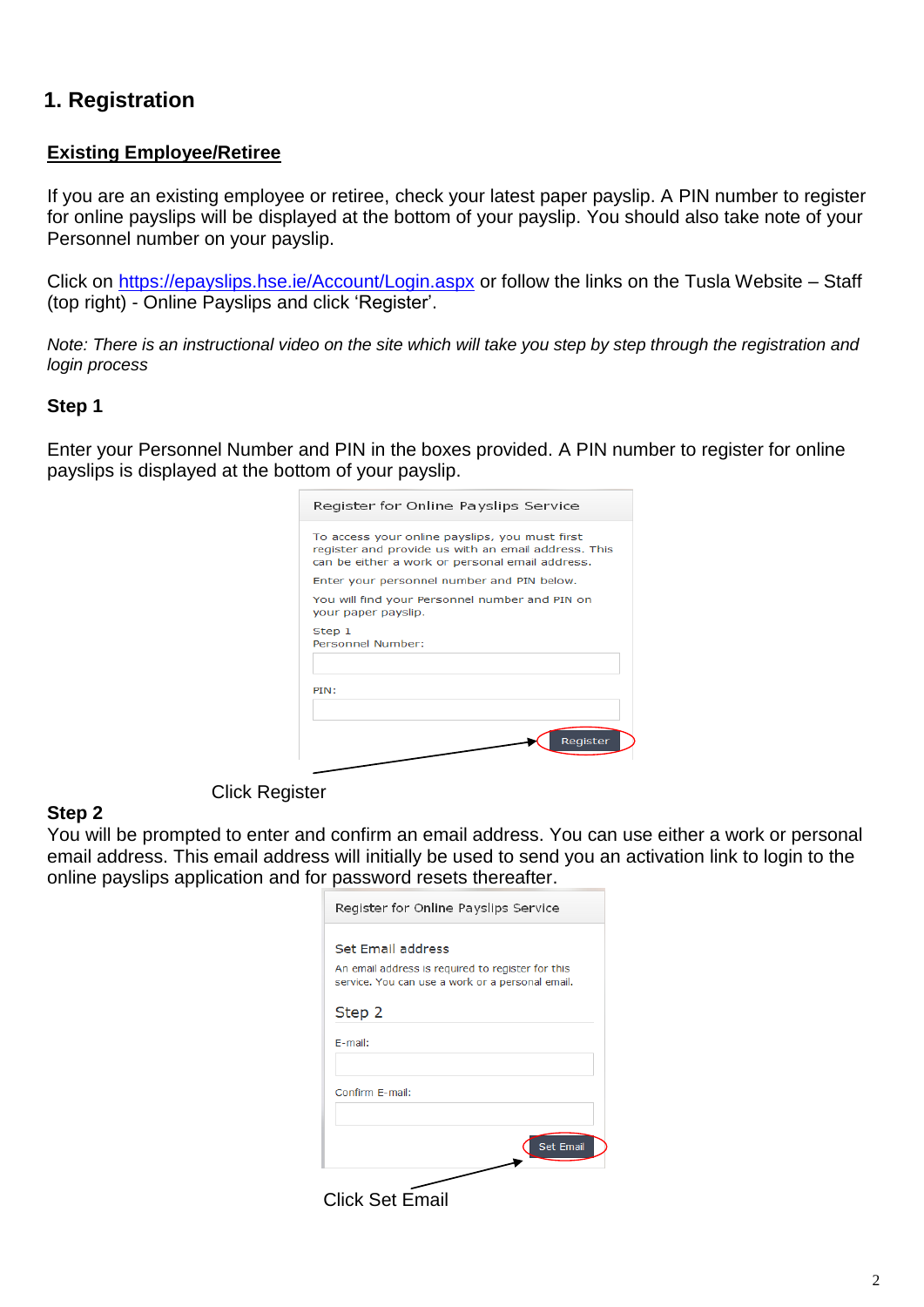The following message will display at the end of the screen:



### <span id="page-2-0"></span>**2. Activating your Online Payslip Account**

Check the email account that you used to register. You should receive an e-mail with an activation link to your online payslip account and a temporary password.

*If you are using webmail such as Gmail or Yahoo please remember to check the Spam/Junk folders as automated emails are often sent to these folders. Webmail account access may be blocked when being accessed from within the HSE network*.



#### **You will need to click on the link to activate your online payslip account.**

The following screen will appear with a message advising that your account has been verified. You can now login by clicking the 'Login to Online Payslips Application' link

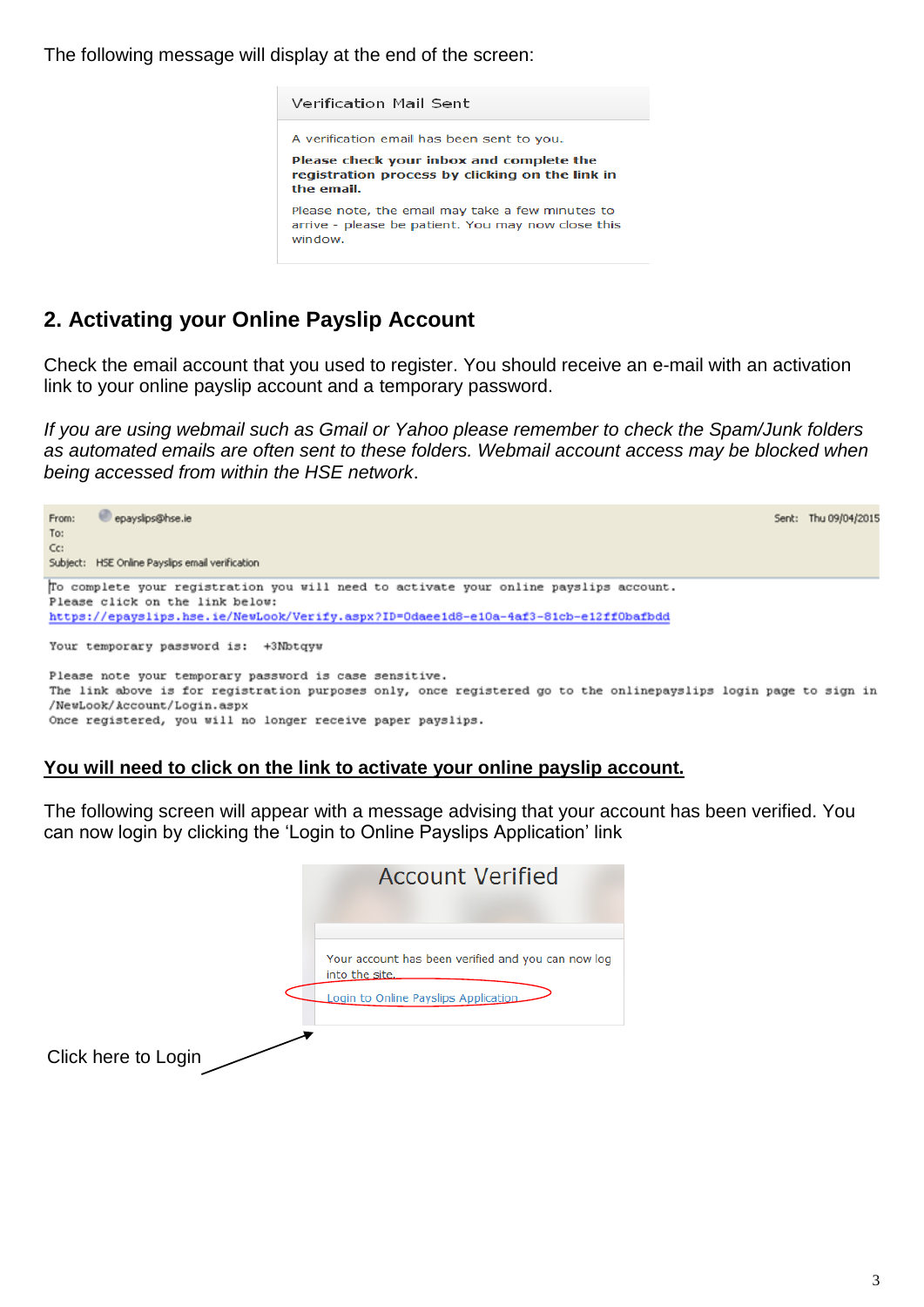Enter your Personnel No and Temporary Password which you will have received on the email verification. Click Login

| New User Login                                                      |
|---------------------------------------------------------------------|
| Please log-in using the temporary password sent to<br>you by email. |
| Personnel No:                                                       |
|                                                                     |
| Temporary Password:                                                 |
|                                                                     |
| Loa                                                                 |

You will be prompted to set a password to something memorable. The password should be 8 characters long and include a special character such as !, #, etc. On initial login, your current password is the temporary password emailed to you on registration.

|                   | <b>Account Maintenance</b>                                                                                                      |
|-------------------|---------------------------------------------------------------------------------------------------------------------------------|
|                   | Password Update                                                                                                                 |
|                   | Please update your password to complete your<br>registration.                                                                   |
|                   | Passwords must be at least 8 characters long<br>and must contain at least one special character<br>i.e. ()!"£\$%^&*_+-=@'~#<>?. |
|                   | Current Password / Temporary Password:                                                                                          |
|                   | New Password:                                                                                                                   |
|                   | Confirm New Password:<br>Change                                                                                                 |
| Click here        | <b>Account Maintenance</b>                                                                                                      |
|                   | Password Update                                                                                                                 |
|                   | Change Password Complete<br>Your password has been changed!                                                                     |
|                   | Continue                                                                                                                        |
| <b>Click here</b> |                                                                                                                                 |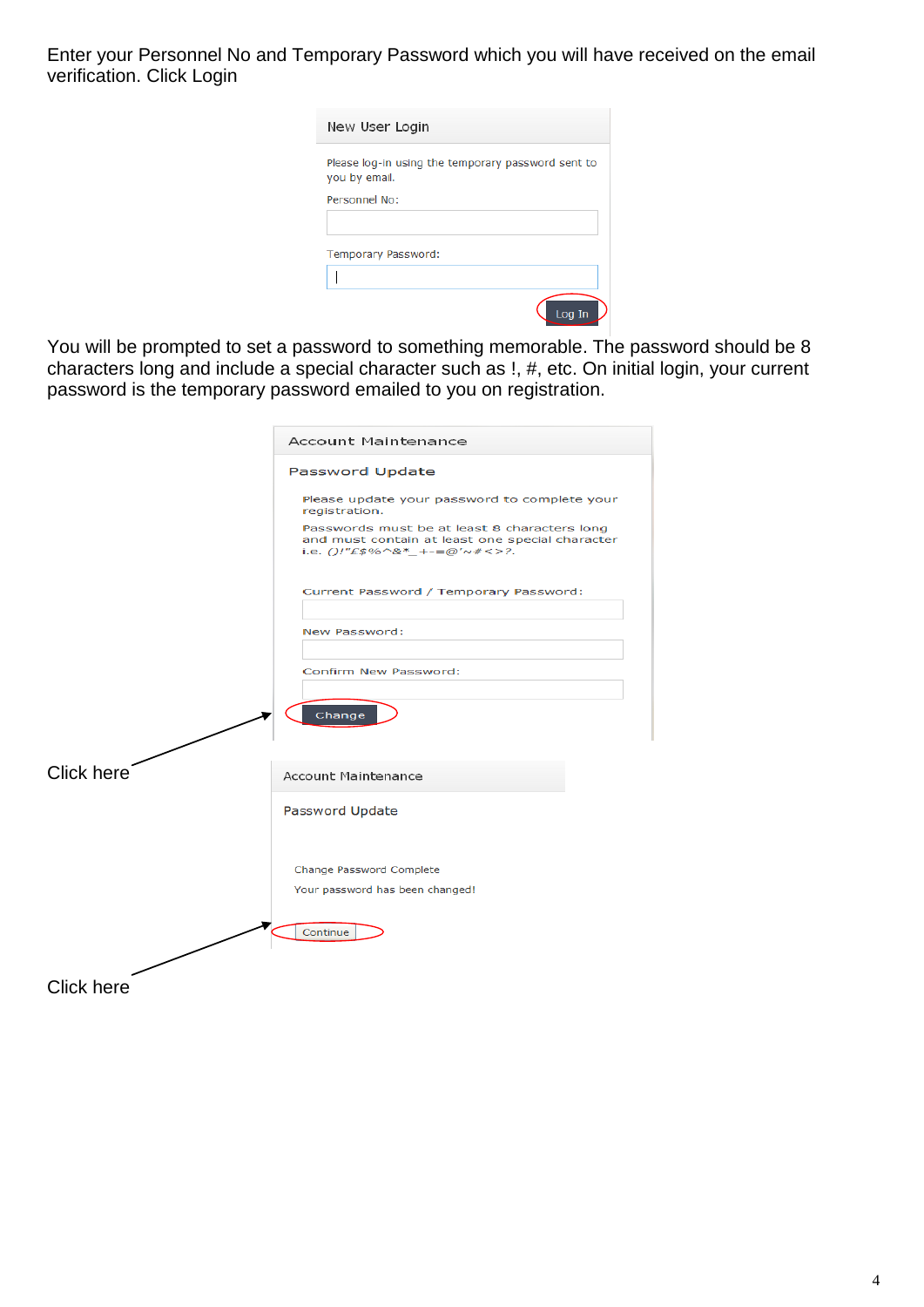## <span id="page-4-0"></span>**3. Logging In**

To 'Login' enter your 8 digit Personnel number, password and email address in the boxes provided. Click the Log In button.

| Login          | Register for Online Payslips Service                                                             |          |
|----------------|--------------------------------------------------------------------------------------------------|----------|
| Personnel No:  | To access your online payslips, you must first register<br>and provide us with an email address. |          |
|                | You will find your Personnel number and PIN on your<br>paper payslip.                            |          |
| Password:      |                                                                                                  |          |
| Email Address: |                                                                                                  | Register |
|                |                                                                                                  |          |
|                |                                                                                                  |          |

 $C$ lick here  $\overline{\phantom{a}}$ 

#### **New Employee (New Hire/Rehire)**

If you are a new/rehired employee, you will automatically be registered for online payslips. An activation link to your online payslip account and a temporary password will be sent to the email address that you provided on your HR Hire/Rehire form. Please follow steps 2 & 3 above to activate your account and login.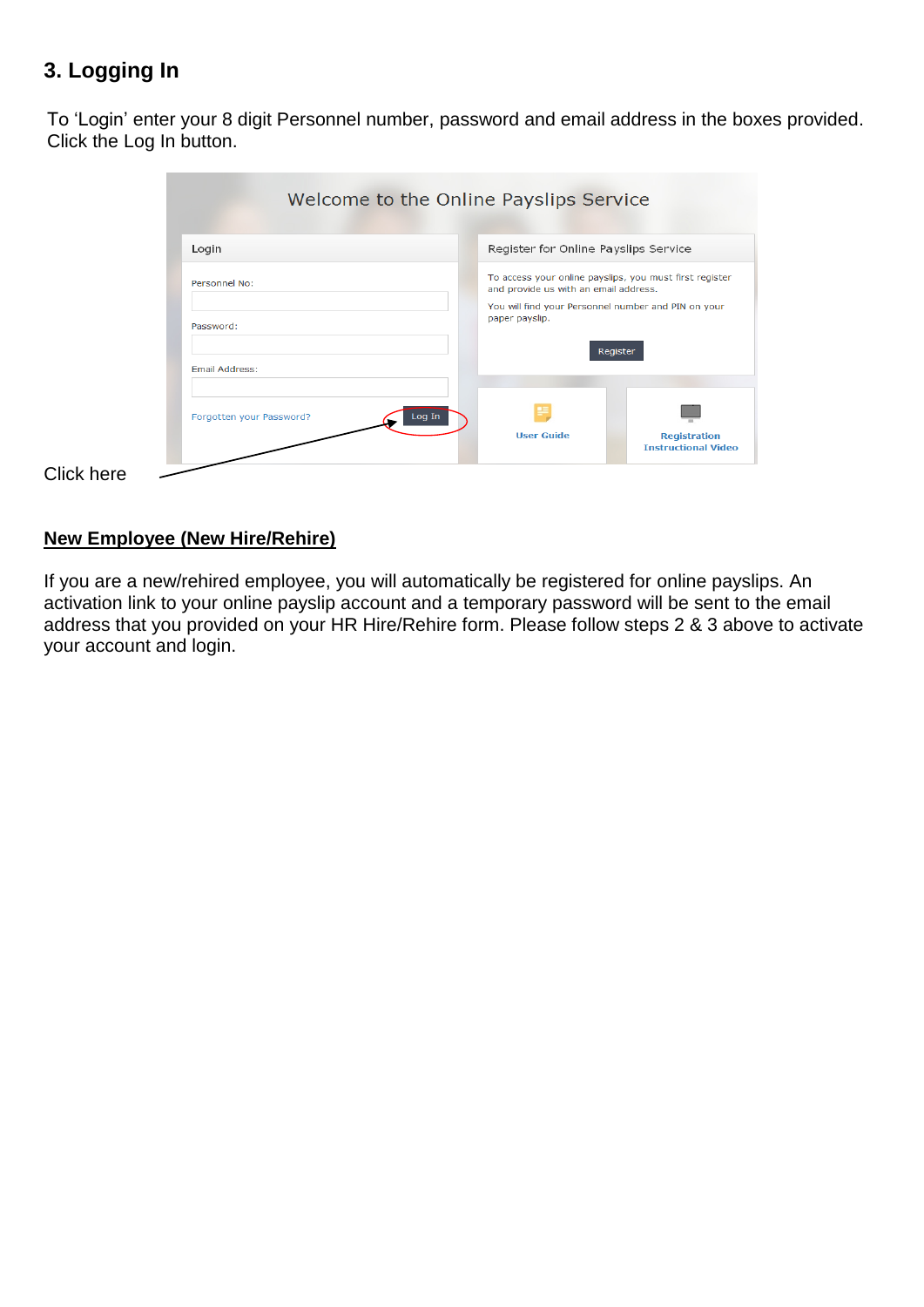### <span id="page-5-0"></span>**4. View My Documents**

#### <span id="page-5-1"></span>*4.1 View a current Payslip*

On the Home page click View My Documents



Your most recent payslip will display.

### <span id="page-5-2"></span>*4.2 View a previous Payslip*

Select the Pay Date you wish to view from the drop down. Tick the Pay Date you wish to view **Online Payslips Service** 

| Welcome 22000028 [ Log Out ]<br><b>Account Maintenance</b><br>Home | <b>View My Documents</b><br><b>User Guide</b><br>Login                                                           |                                      |
|--------------------------------------------------------------------|------------------------------------------------------------------------------------------------------------------|--------------------------------------|
| Select Year<br>Display Postal Address                              | <b>Ray Date</b><br>2014<br>21.03.2014<br>۰<br>Select All<br><b>No</b><br>٠<br>$\sqrt{31.03/2014}$                | $\checkmark$<br><b>View Document</b> |
| $\left\{ \begin{array}{ccc} 1 & \text{Of } 1 \end{array} \right\}$ | 28.02.2014<br>Find<br>31.01.2014<br>To print payslips click on the export icon $\  \cdot \ $ , in grey bar above |                                      |

Click on "View Document" **twice** to display the chosen payslip on screen.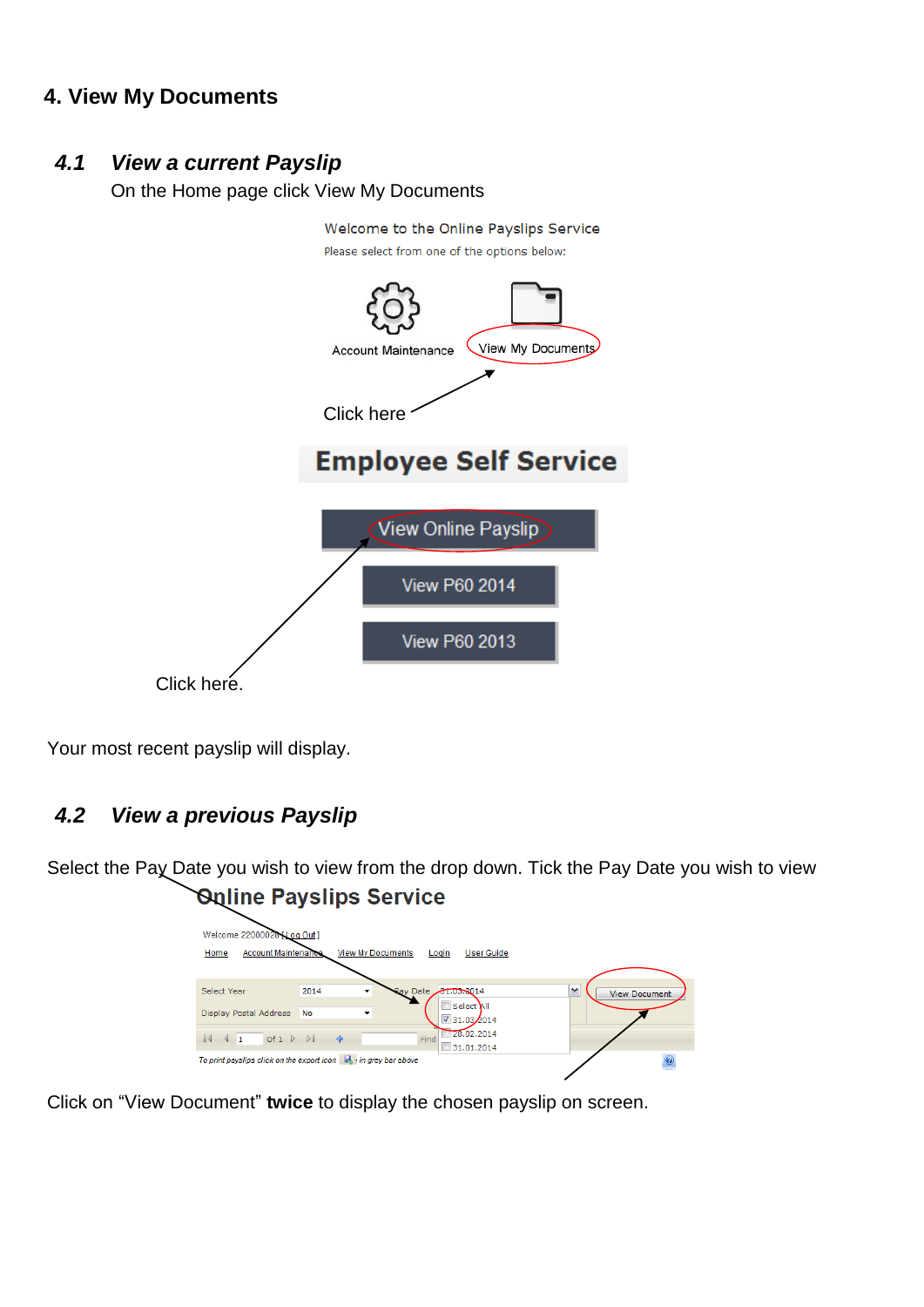<span id="page-6-0"></span>On the Pay Date drop down tick 'Select All'. Click on "View Document" **twice**. Your first payslip will display.  $\mathbf{r}$ 

| <b>Online Payslips Service</b>                                                                                                                                                     |                                      |
|------------------------------------------------------------------------------------------------------------------------------------------------------------------------------------|--------------------------------------|
| Welcome 30016763 [ Log Out ]<br><b>View My Documents</b><br><b>Account Maintenance</b><br><b>User Guide</b><br>Login<br>Home                                                       |                                      |
| 31.05.2014<br>Select Year<br>2014<br>Pay Data<br>▼<br>√ Select All<br><b>Display Postal Address</b><br>No<br>۰<br>$\sqrt{31.05.2014}$<br>$\sqrt{30.04.2014}$                       | $\checkmark$<br><b>View Document</b> |
| $\mathbb{I}$<br>Of $1 \quad \triangleright \quad \triangleright$<br>$\triangleleft$ 1<br>Find<br>30.03.2014<br>To print payslips click on the export icon $\ $ , in grey bar above |                                      |

To view the next month's payslip Click the Next Page arrow

| <b>Online Payslips Service</b>                                                                      |                      |  |  |
|-----------------------------------------------------------------------------------------------------|----------------------|--|--|
| Welcome 30016763 [ Log Out ]                                                                        |                      |  |  |
| <b>Account Maintenance</b><br><b>View My Documents</b><br><b>User Guide</b><br>Home<br>Login        |                      |  |  |
| 31.05.2014, 30.04.2014, 30.03.2 $\vee$<br>Select Year<br>Pay Date<br>2014<br>۰                      | <b>View Document</b> |  |  |
| Display Postal Address.<br><b>No</b><br>▼                                                           |                      |  |  |
| <b>Contract Contract Contract Contract</b><br>臥.<br>$\ddot{\phi}$<br>Find   Find Next<br>и<br>Of(3) |                      |  |  |
| To print payslips click on the export icon by in grey bar above                                     |                      |  |  |

## <span id="page-6-1"></span>*4.4 Display a Postal Address*

You have the option to "Display postal address". Click Yes from the dropdown to the right and click "View Document" The postal address will then appear on screen.

|            | <b>Online Payslips Service</b>                                                                                                                                                                                                                                                                                                                                 |                      |
|------------|----------------------------------------------------------------------------------------------------------------------------------------------------------------------------------------------------------------------------------------------------------------------------------------------------------------------------------------------------------------|----------------------|
|            | Welcome 22000029 [Log Out]<br><b>Account Maintenance</b><br><b>View My Documents</b><br>Home<br><b>User Guide</b><br>Login                                                                                                                                                                                                                                     |                      |
|            | M<br>Select Year<br>2014<br>Pay Date<br>31.03.2014<br>۰<br>Display Postal Address<br>Yes<br>No<br><b>Contract Service</b><br>Yes<br>$-1$<br>$\begin{array}{ccc} \n\begin{array}{ccc} \n\end{array} & \n\begin{array}{ccc} \n\end{array} & \n\begin{array}{ccc} \n\end{array} & \n\begin{array}{ccc} \n\end{array} & \n\end{array}$<br>Find   Find Next<br>Of 1 | <b>View Document</b> |
|            | To print payents click on the export icon by in grey bar above                                                                                                                                                                                                                                                                                                 | $o$                  |
| Click here |                                                                                                                                                                                                                                                                                                                                                                |                      |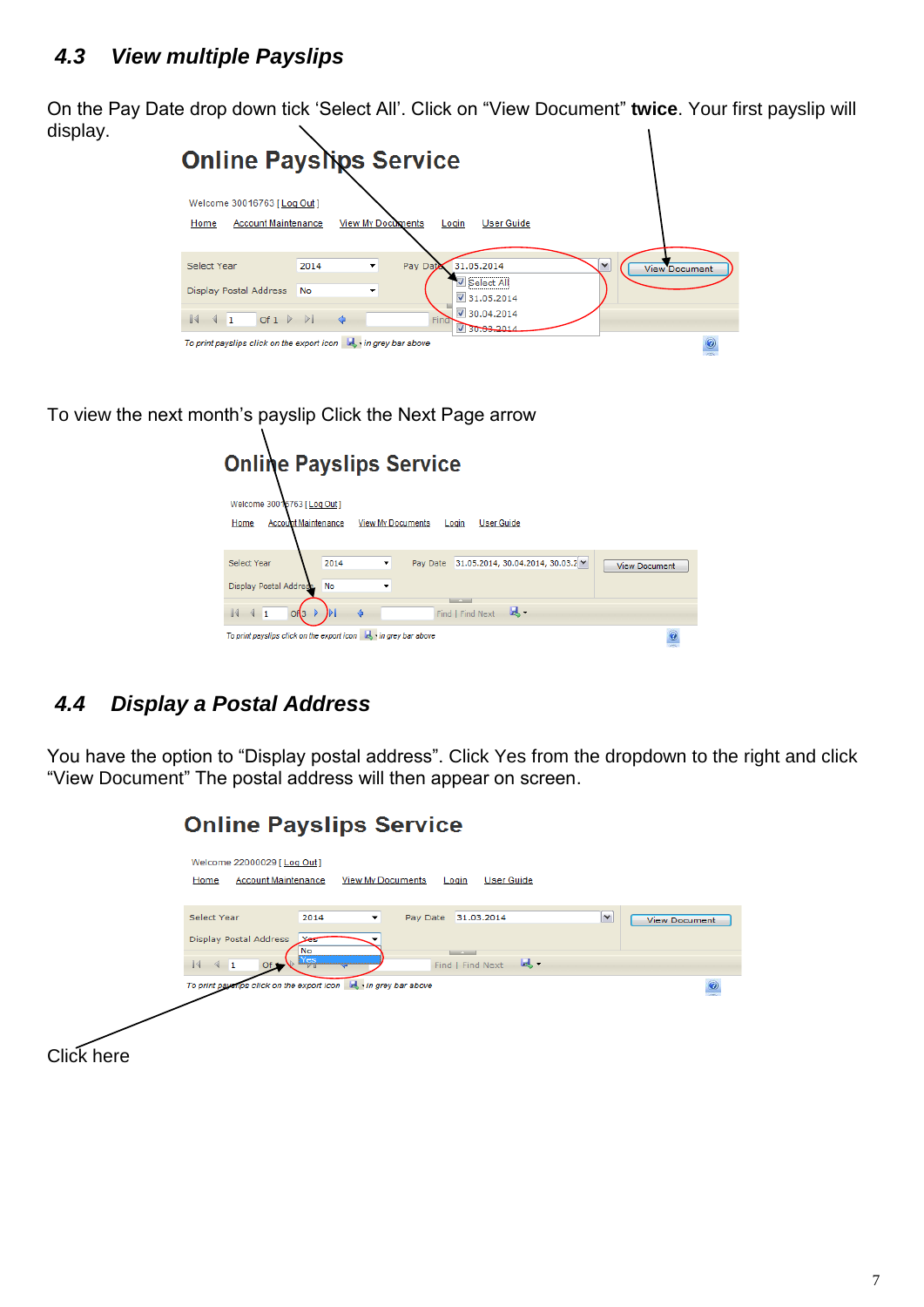### <span id="page-7-0"></span>*4.5 View Your P60*

On the Home page click View My Documents



You can view your P60 for 2013 or 2014

## <span id="page-7-1"></span>**5. Online Payslip Account Maintenance**

### <span id="page-7-2"></span>*5.1 Change my Password*

On the Home page click Account Maintenance

| <b>Click</b> | <b>®</b> Home       | <b>Change Password</b> | <u> ♦ Account Maintenance</u> |
|--------------|---------------------|------------------------|-------------------------------|
|              | Account Maintenance |                        | Change Password               |
|              | ■ View My Documents |                        | Change Email Address          |
|              | Help Center<br>๏    |                        |                               |
|              | <b>20</b> Log Out   |                        |                               |

Follow the instructions on screen to change your password. You will be prompted to set a password. The password should be 8 characters long and contain at least one special character such as !, #, etc.

| Password Reset                                                                                                                                 |  |
|------------------------------------------------------------------------------------------------------------------------------------------------|--|
| Passwords must be at least 8 characters long and must contain at least one special character i.e.<br>$( )!^{\prime\prime}$ £\$%^&*_+-=@'~#<>?. |  |
| Current Password:                                                                                                                              |  |
| New Password:                                                                                                                                  |  |
| Confirm New Password:                                                                                                                          |  |
| Change                                                                                                                                         |  |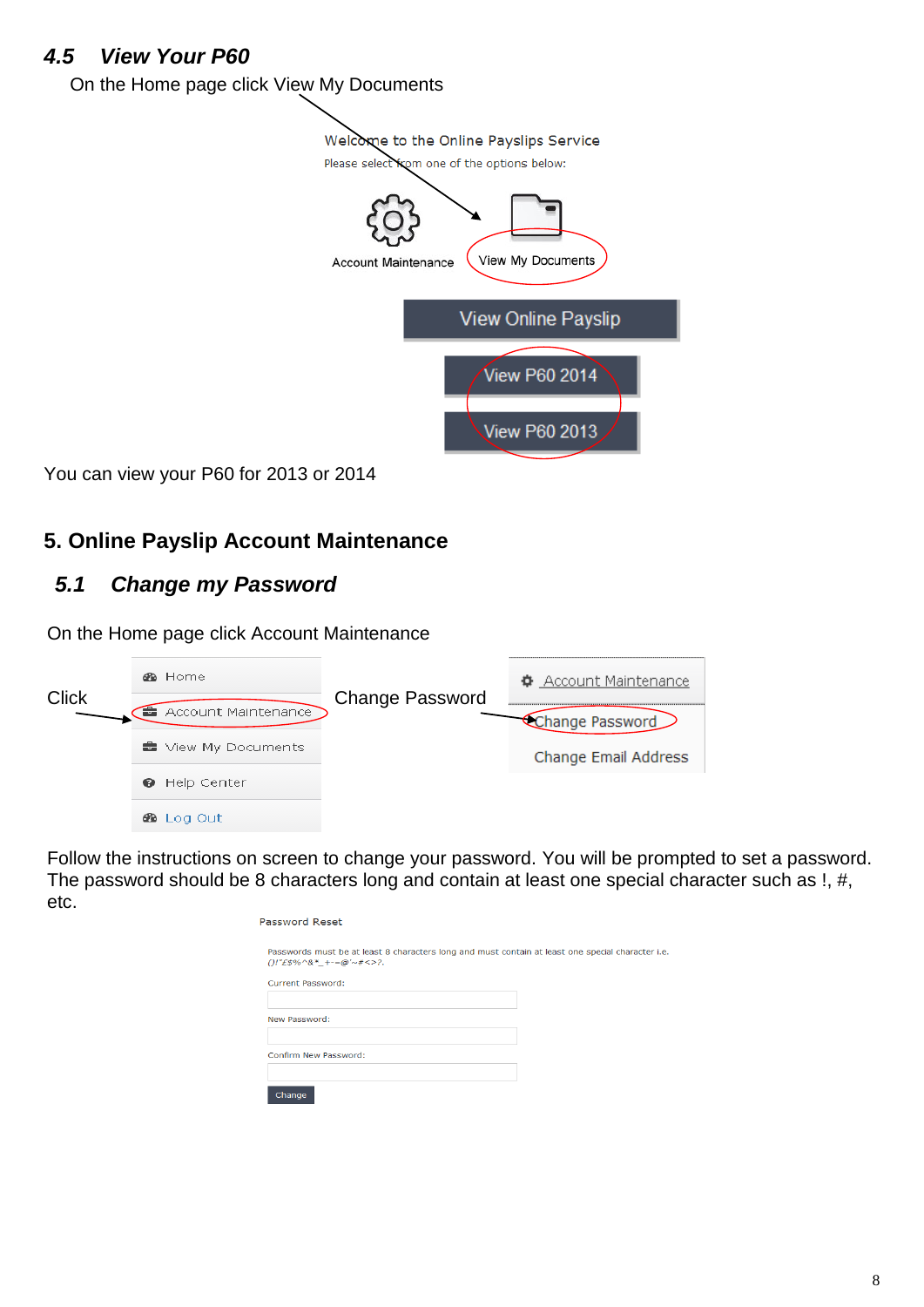#### Click Change and the following message will appear. Click the continue button

Password Reset

Change Password Complete Your password has been changed!

Continue

### <span id="page-8-0"></span>*5.2 Change Email Address*

Click Change Email Address on the Account Maintenance page.

|             | ♦ Account Maintenance |
|-------------|-----------------------|
|             | Change Password       |
| Click here  | Change Email Address  |
| ill annear: |                       |

The following box will appear:

| E-mail Address Update               |  |
|-------------------------------------|--|
| <b>Current Email Address</b>        |  |
| Please enter your new email address |  |
| Please confirm your email address   |  |
| Current Password:                   |  |
|                                     |  |

The screen will request confirmation of your email address and password. Click Save.

## <span id="page-8-1"></span>**6. Print Your Payslip & P60**

To print a payslip or P60 click on the disk Icon. Click Export to PDF to Print.

| Select Year                                                                  | ×<br>2014 | Pay Date                                | 31.03.2014<br>$\overline{\phantom{a}}$ | <b>View Report</b> |
|------------------------------------------------------------------------------|-----------|-----------------------------------------|----------------------------------------|--------------------|
| Display Postal Address                                                       | No<br>v   |                                         |                                        |                    |
| of $1 \quad \triangleright \quad \triangleright$<br>$\parallel$ 1            |           | <b>Contract Contract</b><br>Find   Next | . <b>v</b>                             |                    |
| To print payslips click on the export icon $\  \cdot \ $ , in grey bar above |           |                                         | Export to PDF to Print                 |                    |

Your payslip should automatically open up and offer you the option to open your PDF document or save it. If you do not have Adobe Acrobat Reader installed on your PC then you can download it for free at [http://get.adobe.com/uk/reader](http://get.adobe.com/uk/reader/) After you install the application you will now be able to save or print your payslip.

With your payslip open in adobe reader click the print icon in the toolbar.

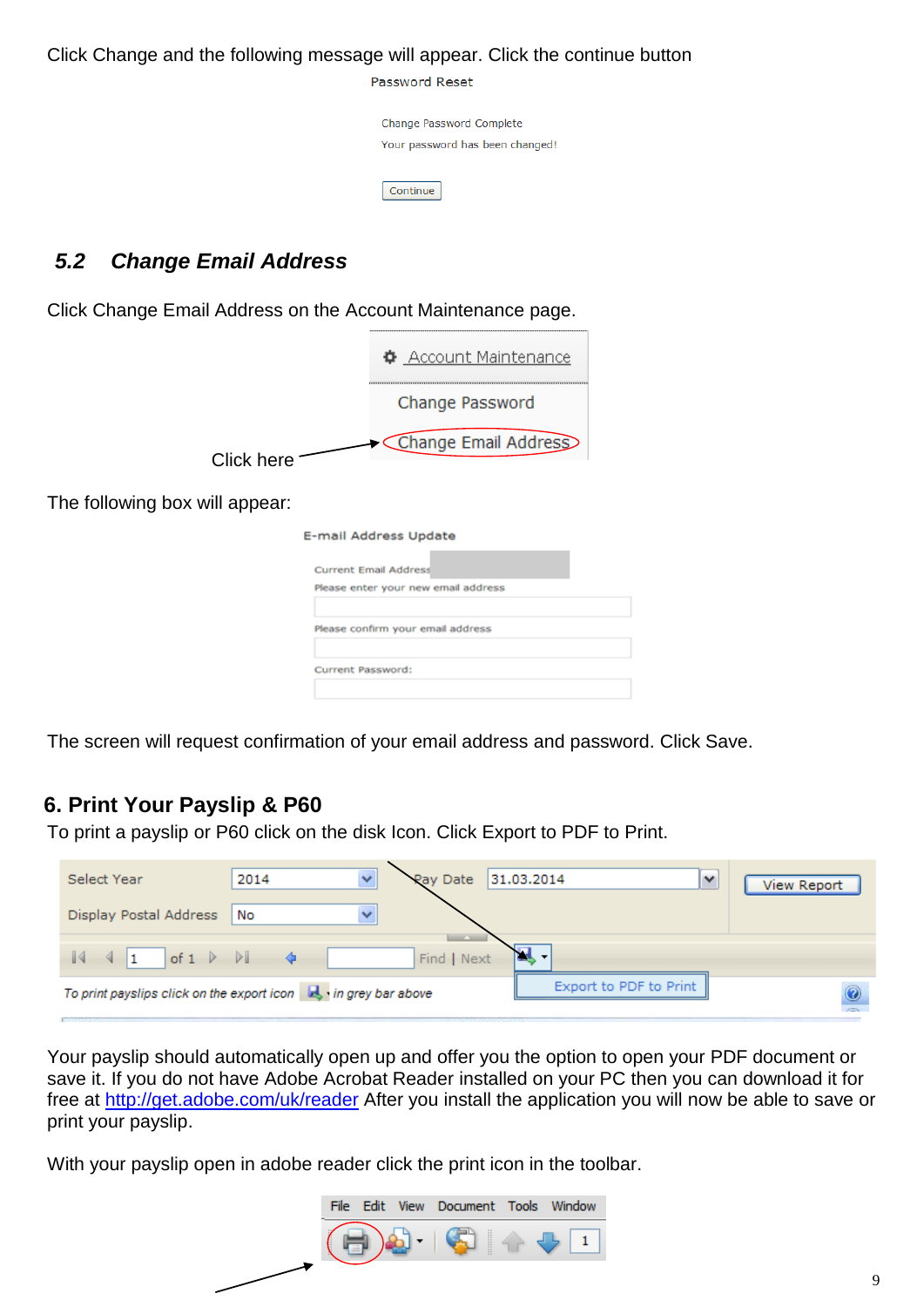#### Click here to print

You will then be prompted to select which printer you would like to use. Select your printer and click ok.

## <span id="page-9-0"></span>*6.1 Exporting in Google Chrome*

When saving/printing the payslip/P60 in Google Chrome the payslip will not automatically open. The file will appear in a download bar at the bottom of your browser window.

| EPayslip_v1.pdf<br>÷                                                                                                                                       |                                                                           |                                                 |                                           |  |  |
|------------------------------------------------------------------------------------------------------------------------------------------------------------|---------------------------------------------------------------------------|-------------------------------------------------|-------------------------------------------|--|--|
|                                                                                                                                                            | Click on the file and your payslip pdf will open up within google chrome. |                                                 | <b>Back</b>                               |  |  |
| Forward<br>Right click anywhere on the screen and scroll down to print. Then press print<br>Reload<br>on the print menu screen that appears as seen below. |                                                                           |                                                 |                                           |  |  |
| Click print again on the next screen that appears.                                                                                                         |                                                                           | Save as<br>Print<br><b>Franslate</b> to English |                                           |  |  |
|                                                                                                                                                            | Print                                                                     |                                                 | View page source<br>View page info        |  |  |
|                                                                                                                                                            | Total: 1 sheet of paper<br><b>Print</b><br>Cancel                         |                                                 | Rotate clockwise<br>Rotate anti-clockwise |  |  |
| Click here to print.                                                                                                                                       |                                                                           |                                                 | Inspect element                           |  |  |

### <span id="page-9-1"></span>*6.2 Download Error*

Some users may experience an error message when they try to print their payslip. This is due to a security setting within Internet Explorer that needs to be turned off in order for you to export the payslip

| <b>Windows Internet Explorer</b>                                                                                                                                                      |
|---------------------------------------------------------------------------------------------------------------------------------------------------------------------------------------|
| Internet Explorer cannot download.<br>Internet Explorer was not able to open this Internet site. The requested site is either unavailable or cannot be found. Please try again later. |
|                                                                                                                                                                                       |

To turn off the security feature you need to go to the menu bar and click Tools -> Internet Options -> Advanced and scroll down to Security and ensure that the 'Do not save encrypted pages to disk' box is unticked.

|                                                                   | <b>Internet Options</b> |                 |                               |                                                                                                                                                                                       |          |
|-------------------------------------------------------------------|-------------------------|-----------------|-------------------------------|---------------------------------------------------------------------------------------------------------------------------------------------------------------------------------------|----------|
| Help<br>Tools                                                     |                         |                 |                               | General Security Privacy Content Connections Programs                                                                                                                                 | Advanced |
| Delete Browsing History                                           | <b>Settings</b>         |                 |                               |                                                                                                                                                                                       |          |
| Pop-up Blocker<br>Phishing Filter<br>Manage Add-ons               |                         | <b>Security</b> |                               | Allow active content from CDs to run on My Computer*<br>Allow active content to run in files on My Computer*<br>Allow software to run or install even if the signature is invi-       |          |
| Subscribe to this Feed<br><b>Feed Discovery</b><br>Windows Update |                         |                 |                               | Check for publisher's certificate revocation<br>Check for server certificate revocation*<br>$\vee$ Check for signatures on downloaded programs<br>Do not save encrypted pages to disk |          |
| <b>Windows Messenger</b><br>Diagnose Connection Problems          |                         | Phishing Filter | Enable native XMLHTTP support | Empty Temporary Internet Files folder when browser is clo<br>Enable Integrated Windows Authentication*                                                                                |          |
| <b>Internet Options</b>                                           |                         |                 | ◯ Disable Phishing Filter     | ◯ Turn off automatic website checking<br>*Takes effect after you restart Internet Explorer                                                                                            |          |

With this change made you now need to restart your browser for the changes to take effect. You should now have no problems when you try to export your payslip.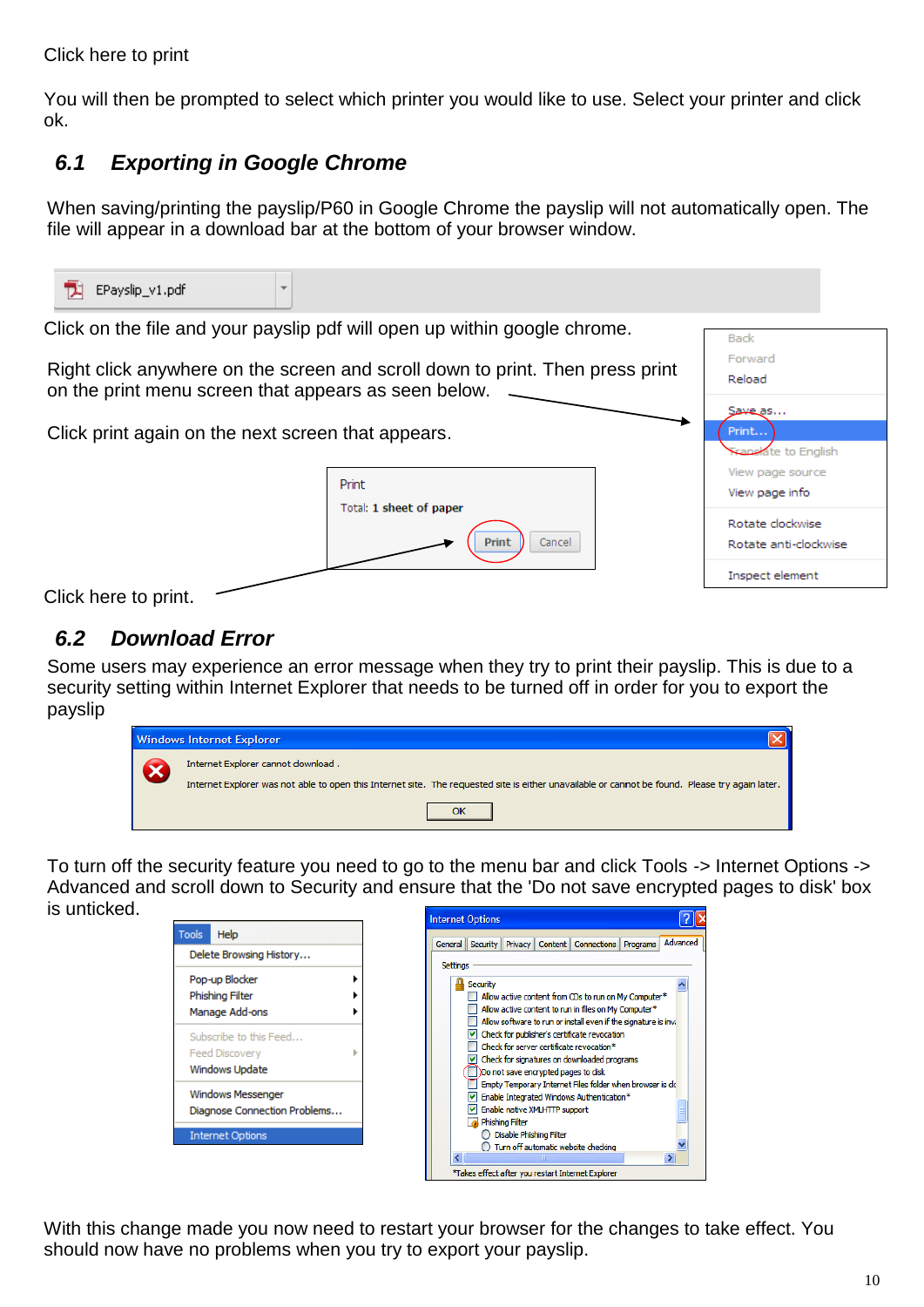### <span id="page-10-0"></span>*6.3 Printing Payslips from within different Internet Browsers*

Alternatively you can print directly from your browser window. However the full webpage details will also show up when printing from within your browser.

### **Background Image Missing**

When printing your payslip from within your internet browser you may find that only the text appears but the background image is missing. This is due to a print setting within your internet browser that needs to be turned on.



#### **Microsoft Internet Explorer 7**

Click Tools -> Internet Options -> Advanced. Scroll down to Printing and tick the option to print background colours and images box.

If using **Microsoft Internet Explorer 8** you can change this option from the File -> Page Setup Menu option.

#### **Google Chrome**

Go to the settings menu



Select Print->Options and tick the 'Background colours and images' box.

| Margins | Default                                    |
|---------|--------------------------------------------|
| Options | Headers and footers                        |
|         | Background colours and images              |
|         | Print using system dialogue (Ctrl+Shift+P) |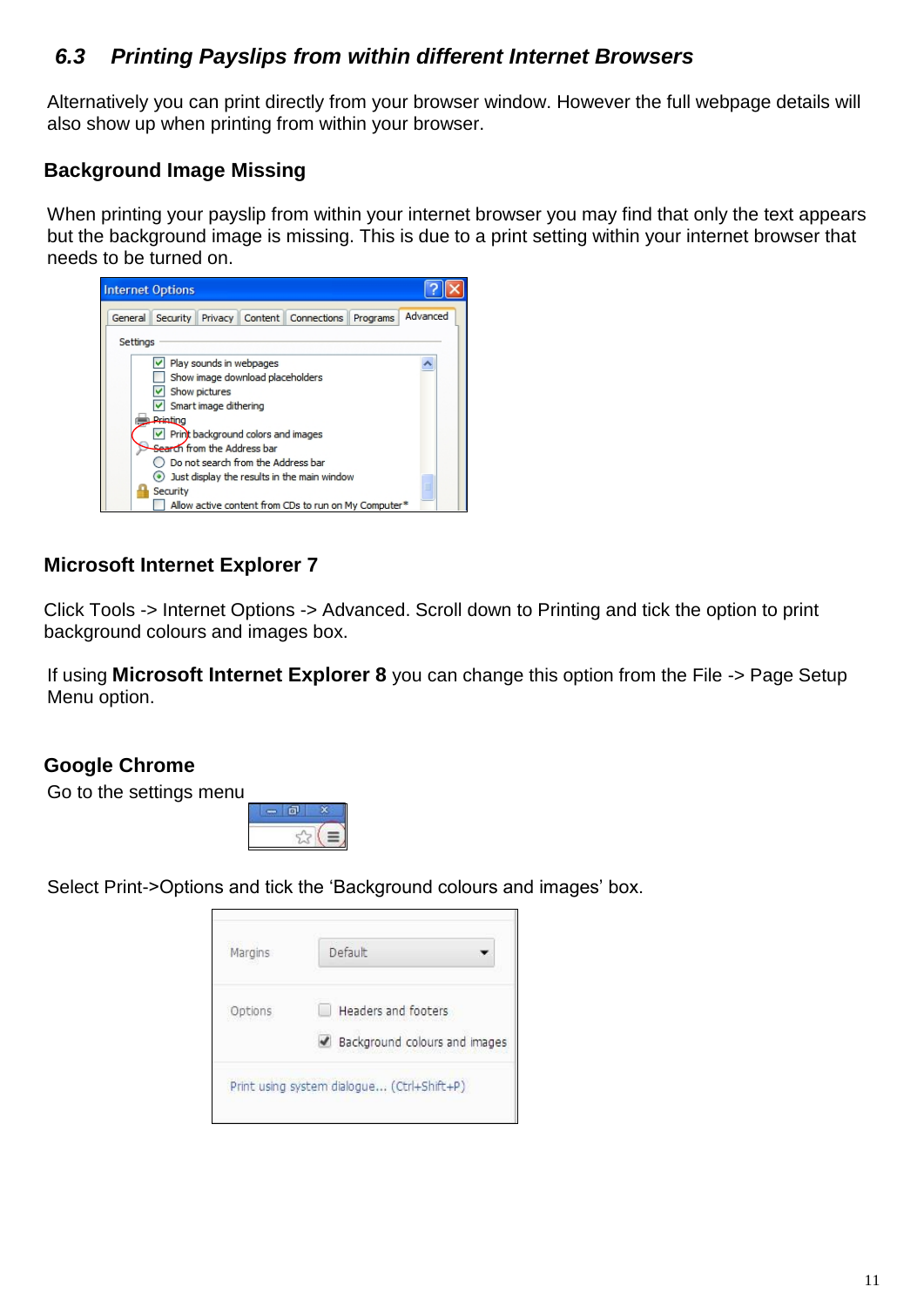#### **Mozilla FireFox**

Before selecting the print option, go to File -> Page Setup and tick 'Print Background (colours & images)' box.

Tick box as shown below under 'Options'

|                             | Page Setup                                                                                                                      |
|-----------------------------|---------------------------------------------------------------------------------------------------------------------------------|
|                             | Format & Options<br>Margins & Header/Footer                                                                                     |
|                             | Format<br>,,,,,,,,,,,,,,,,,,,,,,,,,,,,,,,,,<br>Landscape<br>Orientation:<br>Portrait<br>64<br>,,,,,,,,,,,,,,,,,,,,,,,,,,,,,,,,, |
| Then Select File->Print->Ok | Shrink to fit Page Width<br>Scale:<br>100<br>$\frac{9}{6}$<br>Options<br>Print Background (colors & images)<br>M                |

## <span id="page-11-0"></span>**7. Difficulties Registering / Logging in/ Viewing Payslip**

### <span id="page-11-1"></span>*7.1 Forgotten Password*

If you are unable to remember your password, please click the forgotten password link on the login form.

|            |                                       | Login                                            |                                                                                                                                                                                                                                  |  |
|------------|---------------------------------------|--------------------------------------------------|----------------------------------------------------------------------------------------------------------------------------------------------------------------------------------------------------------------------------------|--|
|            |                                       | Personnel No:                                    |                                                                                                                                                                                                                                  |  |
|            |                                       | Password:                                        |                                                                                                                                                                                                                                  |  |
|            |                                       | Email Address:                                   |                                                                                                                                                                                                                                  |  |
|            |                                       | Forgotten your Password?                         | Log In                                                                                                                                                                                                                           |  |
| Click here |                                       |                                                  |                                                                                                                                                                                                                                  |  |
|            |                                       | <b>Online Payslips Password Recovery</b>         |                                                                                                                                                                                                                                  |  |
|            | Password reset                        |                                                  | Tips & Support                                                                                                                                                                                                                   |  |
|            | password<br>Personnel Number:<br>Next | Please enter your Personnel number to reset your | If you have any any issues resetting your password<br>please contact epayslips@hse.ie and include your<br>$\bullet$ Name<br>• Personal number<br>• Contact number<br>• And a short discription of the problem you are<br>having. |  |

Enter your personnel number in the field and click next.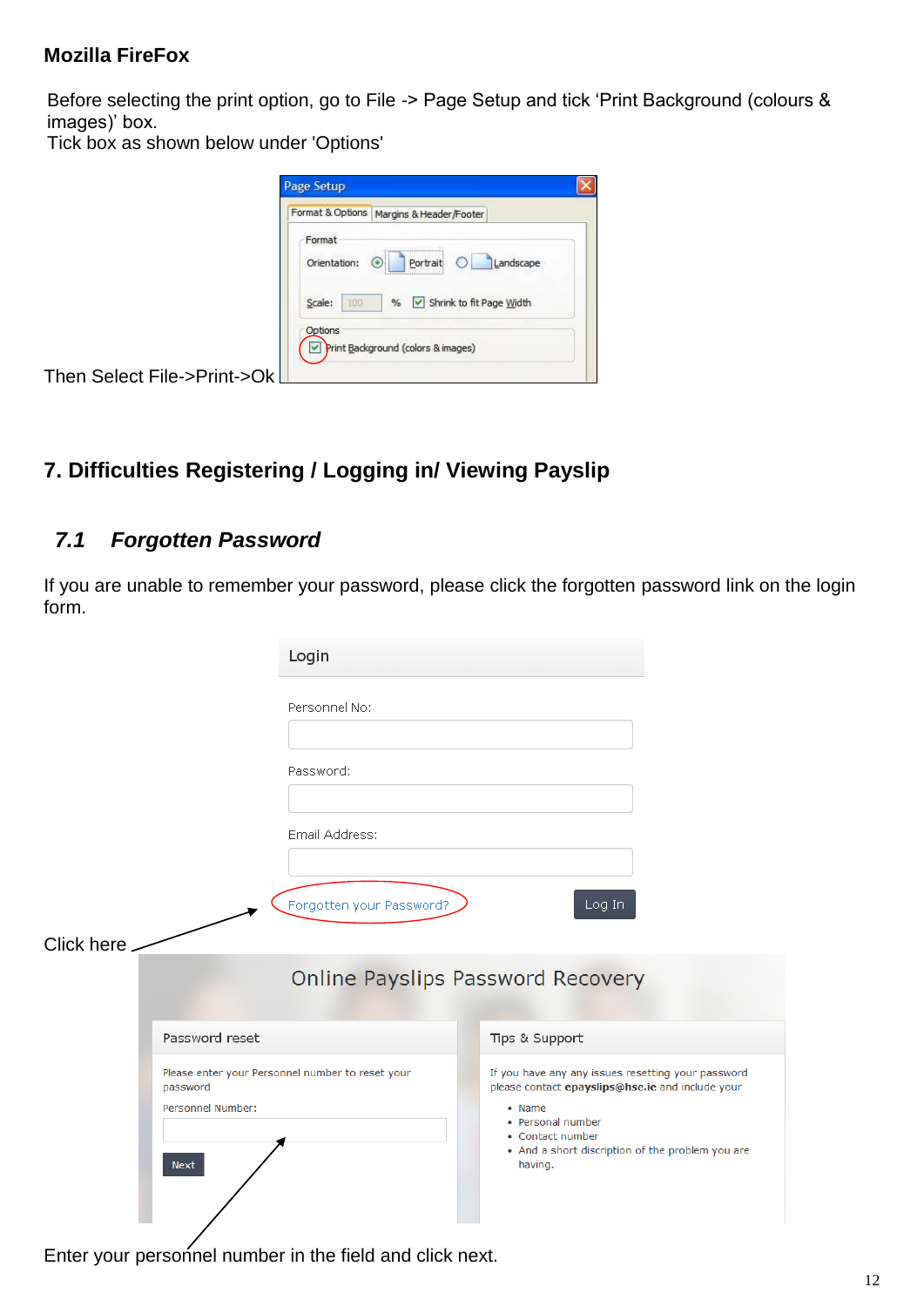When you click next an email will be sent to you with a temporary password which will allow you to log into the site again.



### <span id="page-12-0"></span>*7.2 User Inactivity*

If you are logged in but not actively using the online payslips solution, it will lock after 8 minutes of inactivity in which case you will need to go through to login steps again. Always remember to follow the HSE data security rules which can be viewed by clicking the link below.

[http://www.hse.ie/eng/services/Publications/pp/ict/Information\\_Security\\_Policy.pdf](http://www.hse.ie/eng/services/Publications/pp/ict/Information_Security_Policy.pdf)

| Your session has expired                                                                                                          |
|-----------------------------------------------------------------------------------------------------------------------------------|
| As a security precaution, you have been automatically logged out.<br>This happens when your account is idle for a period of time. |
| To continue accessing your account                                                                                                |
| Click here to login again                                                                                                         |

#### <span id="page-12-1"></span>*7.3 Payslip Not Displaying*

Newer versions of Internet Explorer can experience problems displaying content on certain websites. You may experience an issue with these newer versions when trying to view your epayslip online.

However this issue can be simply resolved by adding the HSE website to a compatibility mode list within the browser.

If you have Internet Explorer 8, 9 or 10 then click the following button if available to put the HSE website into compatibility mode.



The Page will reload itself and you should now be able to view your payslip

However if the icon is not available you will then need to do the following;

1. In Internet Explorer, click on **Tools** on the menu bar. If you do not see the menu bar you may need to press the Alt button on your keyboard. The Alt button can be found to the left of the space bar. Unless you have the menu bar enabled, this will be a gear icon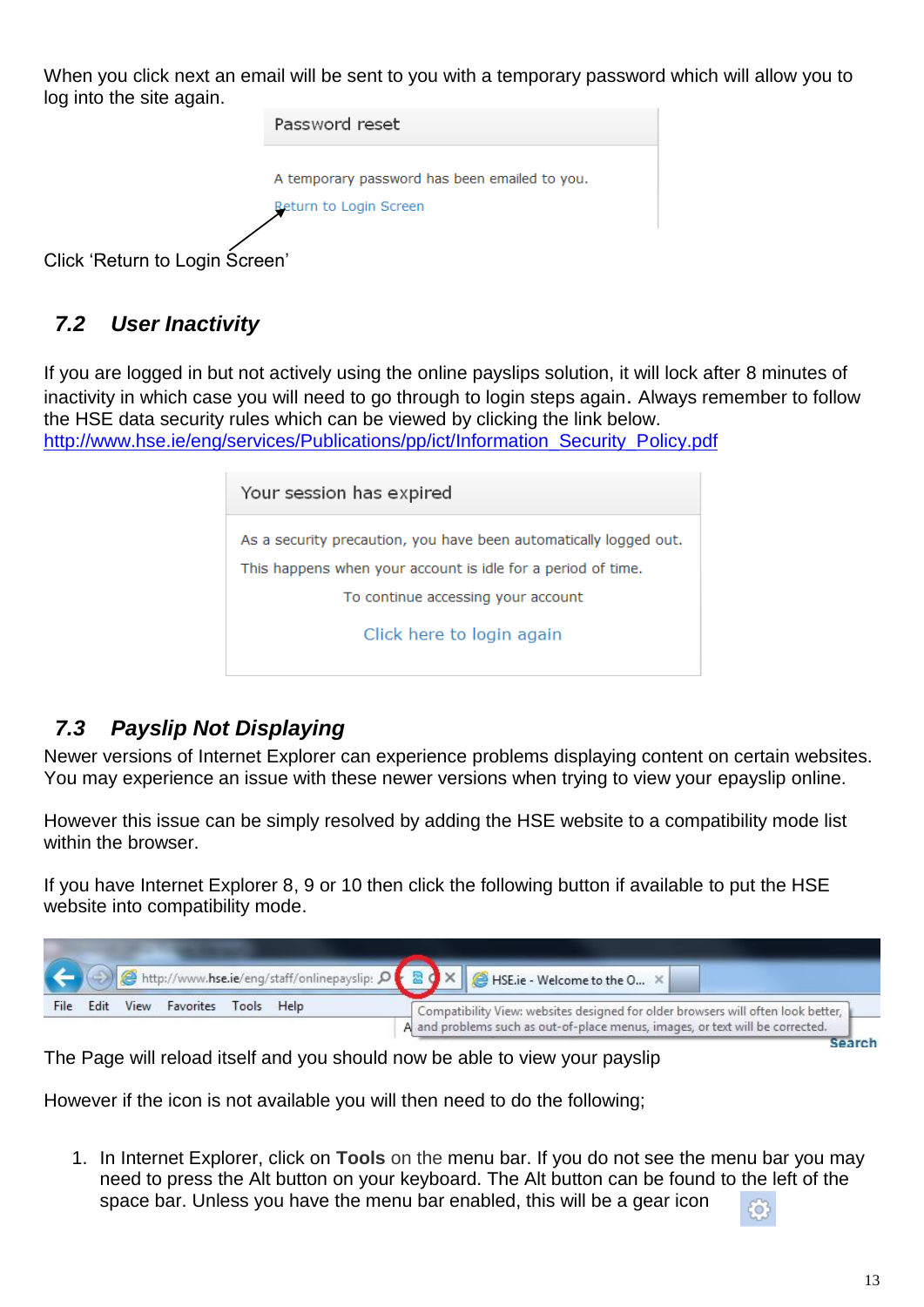

2. Under **Add this website**, enter [http://www.hse.ie](http://www.hse.ie/) and click Add and then Close.

| Compatibility View Settings                                                     |     |
|---------------------------------------------------------------------------------|-----|
| the contract of the contract of<br>Change Compatibility View Settings<br>لأمخرا |     |
| <b>New Website</b>                                                              | Add |

3. Refresh the webpage by pressing the F5 key (usually above the number 6 key) on your keyboard and you should now be able to view your payslip.